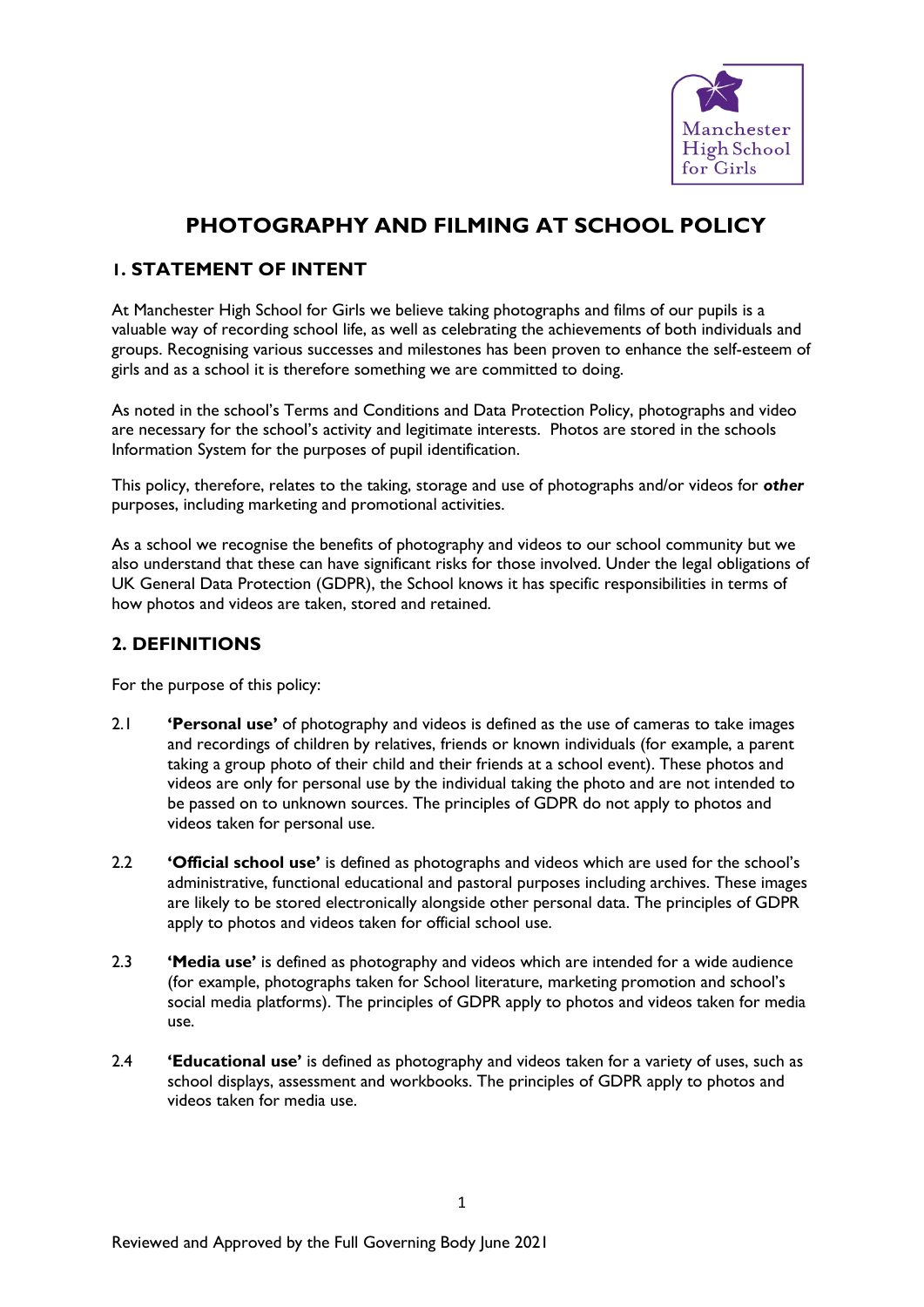

# **3. ROLES AND RESPONSIBILITIES**

- 3.1 The **Head Mistress** is responsible for:
	- Supplying a digital consent form via the SIMS Parent service to parents/guardians upon their child joining MHSG in regards to photographs and videos being taken at school
	- Informing all relevant staff members about their obligations to comply with GDPR in relation to photographs and videos at school and providing any necessary training
	- Communicating this policy to all relevant staff members and the wider school community as deemed appropriate
	- Determining which members of staff are granted access to files storing photographs and videos
	- Reminding parents/guardians that any photographs and videos taken during school events must not be shared on social media channels
	- Reviewing the policy every three years or should legislation change

## 3.2 The **Designated Safeguarding Lead (DSL)** is responsible for:

- Liaising with social workers to gain consent for photography and videos of pupils categorised as 'Looked After Children' (LAC)
- Informing the Head Mistress, Director of Development and Marketing and any other staff for who need to know if there are any changes to a child's circumstances which would mean participating in photography and video recordings would put them at risk

#### 3.3 The **Compliance and Privacy Officer** (CPO) is responsible for:

- Ensuring stored images and videos are reviewed on a suitable basis to ensure that all unnecessary material has been deleted and GDPR is adhered to
- Conducting internal audits in regards to the School's procedures for taking and using photographs and videos

#### 3.4 **Parents/Guardians** are responsible for:

- Completing and submitting the consent form to school
- Informing the school in writing where there are any changes to their consent
- Acting in accordance with this policy
- Telling their child that they must alert photographers to the fact that they must not appear in photos if necessary

#### 3.5 **All members of MHSG staff** are responsible for:

- Ensuring they understand how GDPR impacts their use of photography and videos of pupils in school and seeking clarification/training where necessary
- Acting in accordance with this policy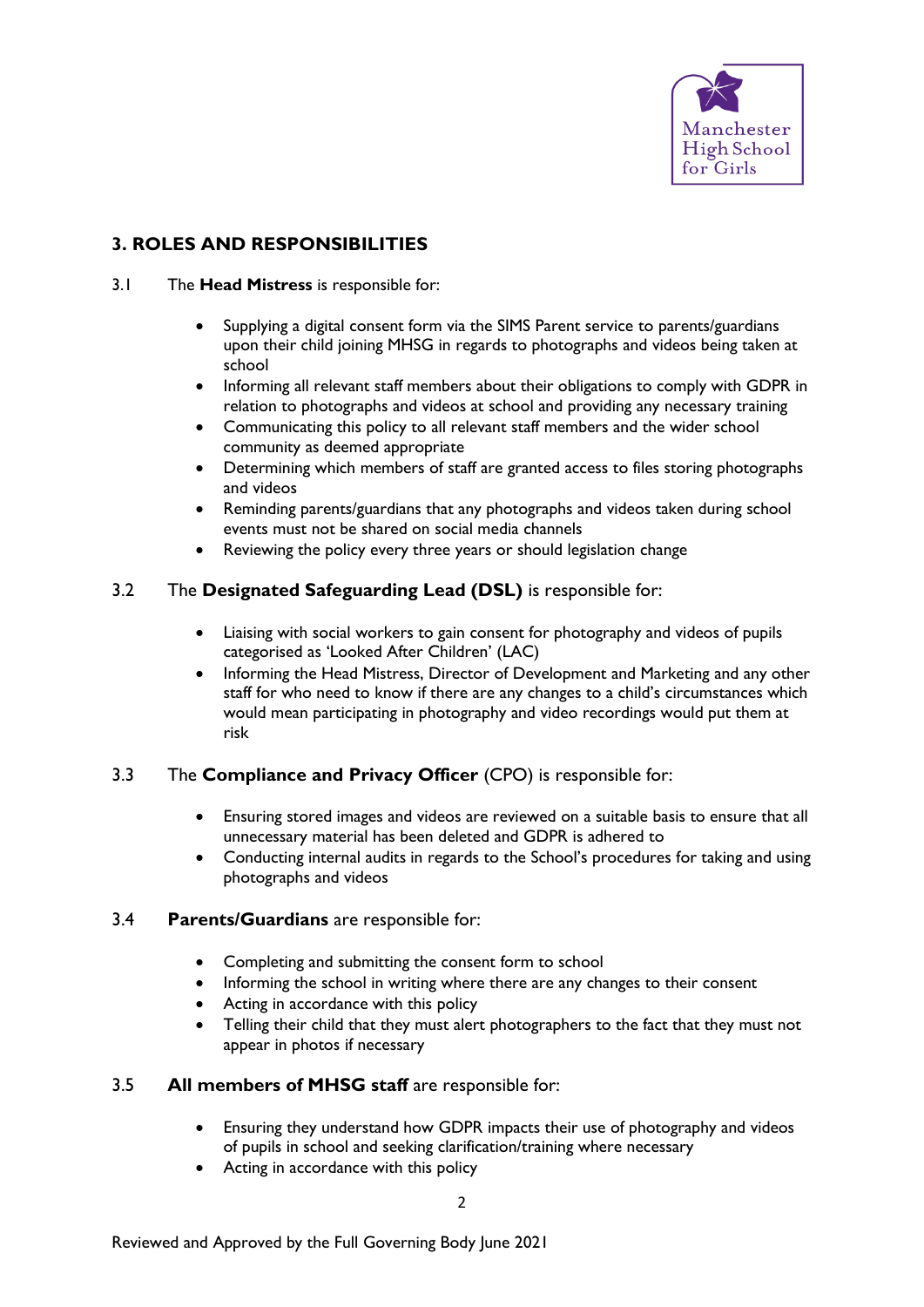

## **4. PARENTAL CONSENT**

- 4.1 The School understands that consent must be a positive indication. It cannot be inferred from silence, inactivity or pre-ticketed boxes.
- 4.2 Consent will only be accepted where it is freely given, specific, informed and an unambiguous indication of the individual's wishes.
- 4.3 Where consent is given, a record will be kept documenting how and when consent was given and last updated.
- 4.4 The School ensures that the consent mechanisms meet the standards of GDPR in the context of photography and film / videos. Where the standard of consent cannot be met, an alternative legal basis for processing the date will be found, or the processing will cease.
- 4.5 Where a pupil is under the age of 18, the School will seek the consent of parents/guardians for the taking of photographs and videos.
- 4.6 All parents/guardians will be asked to complete the Consent Form upon their child joining the School. This will determine whether or not their child is allowed to participate in photographs and videos.
- 4.7 The Digital Consent Form is valid for the period of time that the child attends the School, unless the pupil's circumstances change in any way or consent is withdrawn. Parents/guardians are required to notify the school in writing of any change of circumstances or if they wish to withdraw their consent.
- 4.8 All parents/guardians are entitled to withdraw or change their consent at any time but must do so in writing.
- 4.9 If there is a disagreement over consent, or if a parent does not respond to a consent request, it will be treated as though consent has not been given, and photos and videos will not be taken or published of the pupil in question.
- 4.10 For any Local After Children (LAC) or adopted pupils, the Designated Safeguarding Lead (DSL) will liaise with the pupil's social worker, carers or adoptive parents to establish where consent should be sought. Consideration will be given as to whether identification of a LAC or adopted pupil would risk their security in any way.
- 4.11 Consideration will also be given to any pupils for whom child protection concerns have been raised. Should the DSL believe that taking photos or videos of such pupils would put their security at further risk, then the pupils will not be included.
- 4.12 Consent status will be stored and amended on the secure SIMS system, which constitutes the single point of real time data and should be referred to by all staff members.

# **5. GENERAL PROCEDURES AND PRINCIPLES**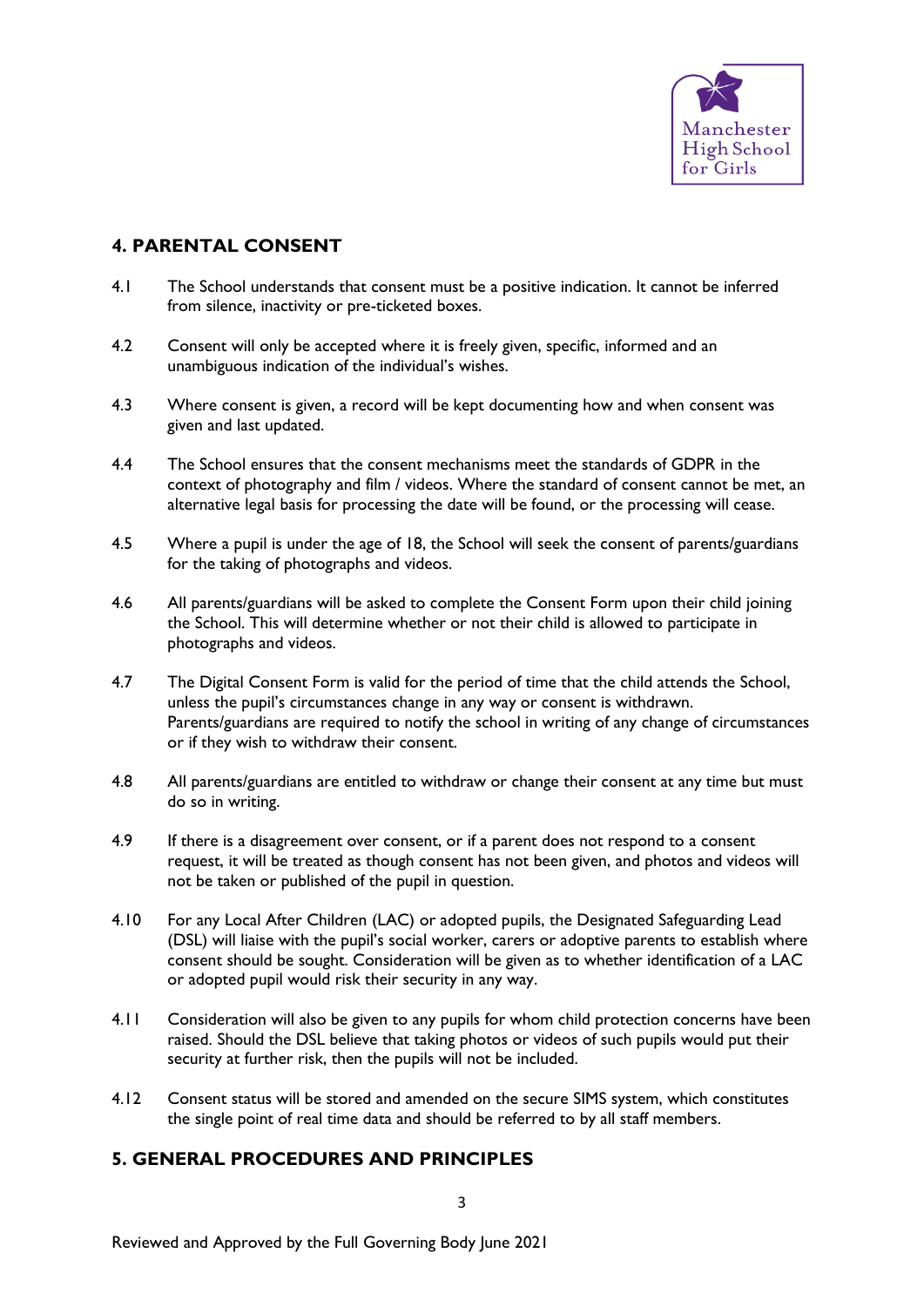

- 5.1 Photographs and videos will be carefully planned before any activity.
- 5.2 The list of all pupils of whom photos and videos must not be taken will be checked by the member of staff responsible for the activity in advance. Only pupils for whom consent has been given will be able to participate in the photography or video.
- 5.3 Only School equipment will be used to take photographs and videos of pupils.
- 5.4 When organising photography and videos of pupils, staff members involved will consider the following:
	- Can classroom or group shots be used rather than shots of individual pupils?
	- Are pupils suitably dressed to be photographed and videoed?
	- Do pupils selected for the photos and/or video reflect the diversity of the school?
	- Are the photos and/or videos totally necessary or could alternative methods be used for the same purpose? For example, could an article be illustrated by the work of the pupils rather than the pupils themselves?
- 5.5 Only photos and videos of pupils in suitable dress will be taken/used. Children in swimming costumes are not to be photographed unless they are in the swimming pool. Where pupils are in PE kit, the focus should be on the activity and close up shots should be avoided.
- 5.6 Photography and videos will only be taken in adequately supervised areas. Members of staff should not take one-to-one photos/videos of pupils unless in a public area.
- 5.7 Photos and videos that may cause distress, upset and embarrassment will not be used.
- 5.8 Photos and videos will be stored centrally and securely by the school at the earliest possible opportunity and then removed from the device used promptly.
- 5.9 Staff will not use any personal devices to take photographs or videos of pupils.
- 5.10 Photographs and videos taken by staff members may be used for educational purposes only where the appropriate consent is in place.
- 5.11 Photographs and videos held on the school's storage drives are accessible to only members of staff for whom the Head Mistress deems access is a necessary part of their role.
- 5.12 Photographs and videos are stored in labelled files, tagged with pupil / form names for ease of media management.
- 5.13 The school will not take or use photos or videos of any pupil that is subject to a court order.
- 5.14 The school will not use photos or videos of children who have left the school without obtaining parental consent (for a pupil under 18) or consent from an alumna aged 18 years or over. Individual consent will be obtained for images used of alumna for large campaigns.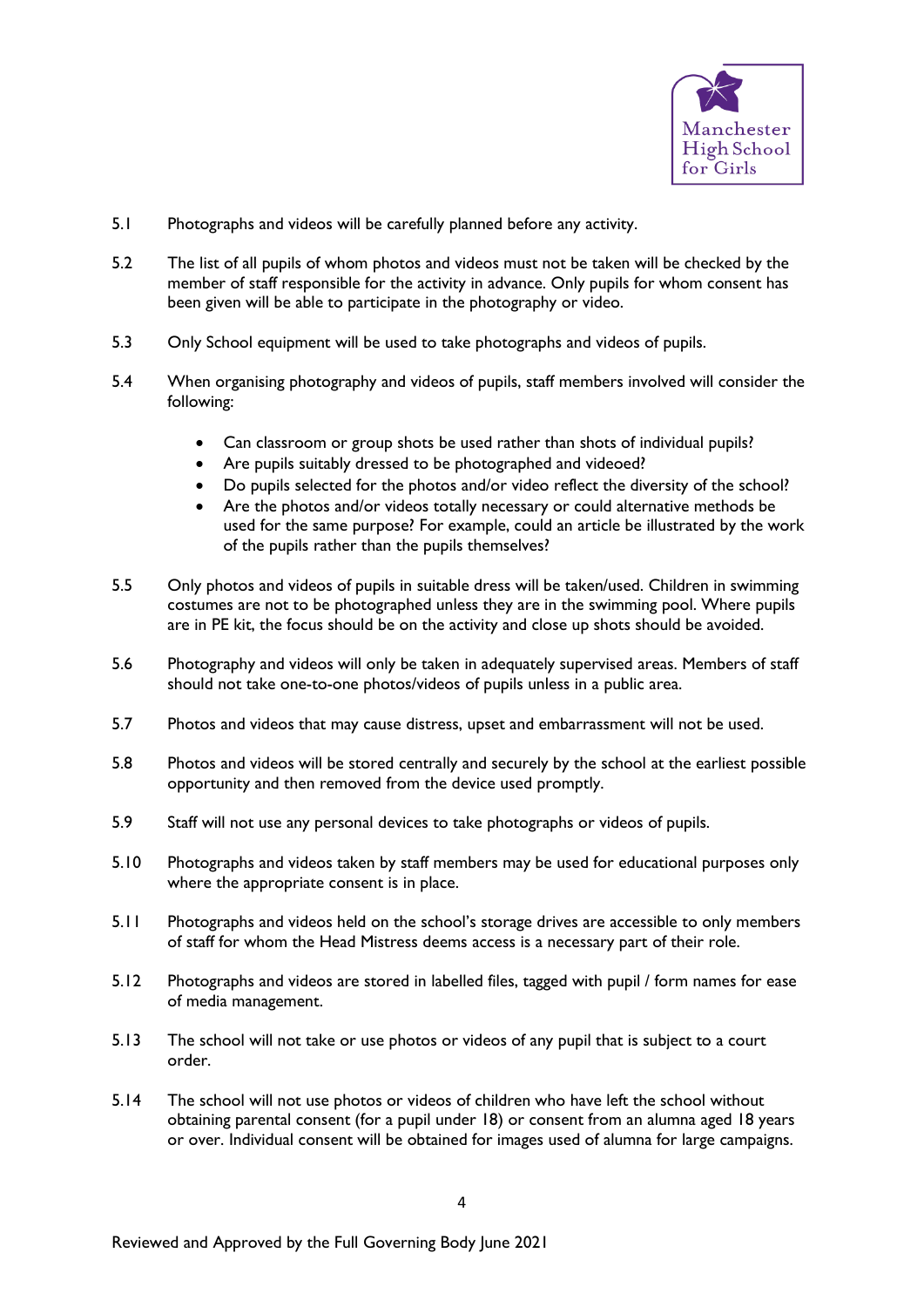

- 5.15 MHSG Archives related to the use of photos and videos to showcase MHSG throughout its history (including alumnae images and videos) for marketing and promotional purposes falls under this policy and consents as stated within 5.14.
- 5.16 All members of staff should challenge and report any inappropriate or intrusive photography.

# **6. USE OF A PROFESSIONAL PHOTOGRAPHER / DESIGN AGENCY VIDEOGRAPHER**

- 6.1 If the School decides to use a professional photographer / design agency / videographer for official school photographs, videos and events, the member of staff responsible for booking the photographer will:
	- Provide a clear brief for the photographer / design agency / videographer about what is considered appropriate in terms of content and behaviour
	- Issue the photographer / design agency / videographer with identification which must be worn at all times
	- Publicise at the time of the session that a photographer / design agency / videographer is working
	- Not allow unsupervised access to pupils or one-to-one photography sessions
	- Communicate to the photographer / design agency / videographer that the material may only be used for the School's own purposes and that permission has not been given for the photographs and/or videos to be used for any other purposes
	- Ensure that the photographer / design agency / videographer will comply with GDPR requirements

# **7. PERMISSIBLE PHOTOGRAPHY AND VIDEOS DURING SCHOOL EVENTS**

- 7.1 If the Head Mistress permits parents to take photographs and videos during a school event, parents will:
	- Remain seated while taking the photograph and/or video so as not to spoil the experience of others
	- Minimise the use of flash photography
	- Make the focus of any photographs their own child
	- Ensure that any photos or videos taken at a school event are for their own personal use and are not uploaded to the internet, posted on a social networking site or openly shared in any other way
	- Refrain from taking further photos/videos as and when requested by staff

# **8. STORAGE AND RETENTION**

8.1 Images obtained by the school will not be kept for longer than necessary and in accordance with the Data Retention Policy.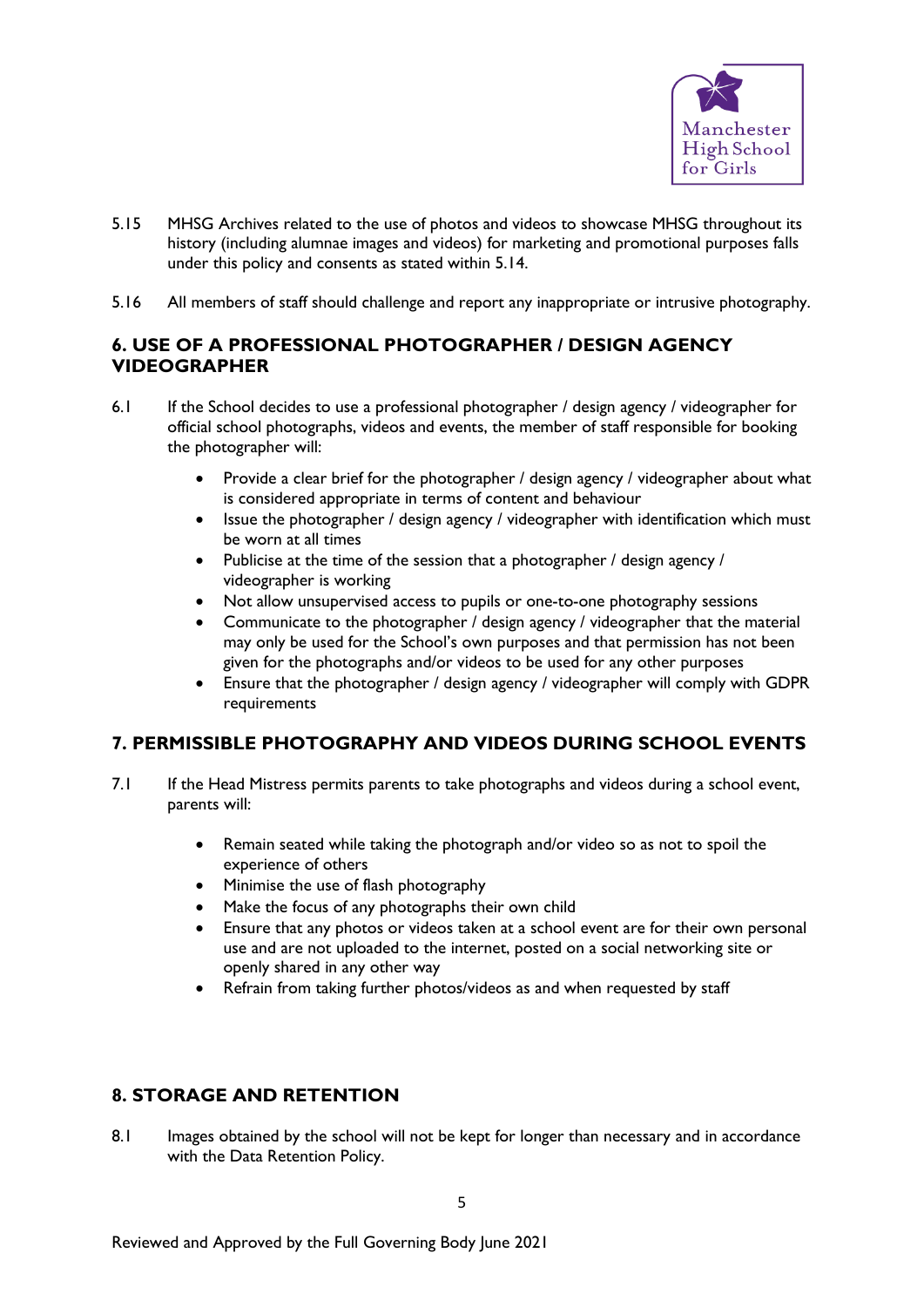

- 8.2 Photos and videos will be stored securely electronically. Hard copy photos may be annotated with their date, event, form or pupil names and held in the school archive.
- 8.3 Photographs and videos contributing to the history of the school, its pupils, activities or the wider school community can be retained indefinitely in the school's archives. These become the responsibility of the school archivists and it is their responsibility to comply with GDPR.
- 8.4 Photographs and videos used for marketing and promotional activities are the responsibility of the Development and Marketing Team who also comply with GDPR. Photographs and videos used by this team and those photographs taken by others and used for marketing and promotion purposes will only be accessible by them.
- 8.5 The school's Compliance and Privacy Officer (CPO) is responsible for ensuring stored images and videos are reviewed on a suitable basis to ensure that all unnecessary material has been deleted and GDPR is adhered to.

## **9. MONITORING AND REVIEW**

- 9.1 This policy will be reviewed every three years, or should legislation change, by the Director or Development and Head Mistress.
- 9.2 Any changes to this policy will be communicated to all staff members and, where appropriate, parents and pupils.

**Drafted by the Head Mistress, Helen Jeys, May 2021 Reviewed and Approved by the Full Governing Body June 2021 Minor Updates August 2021**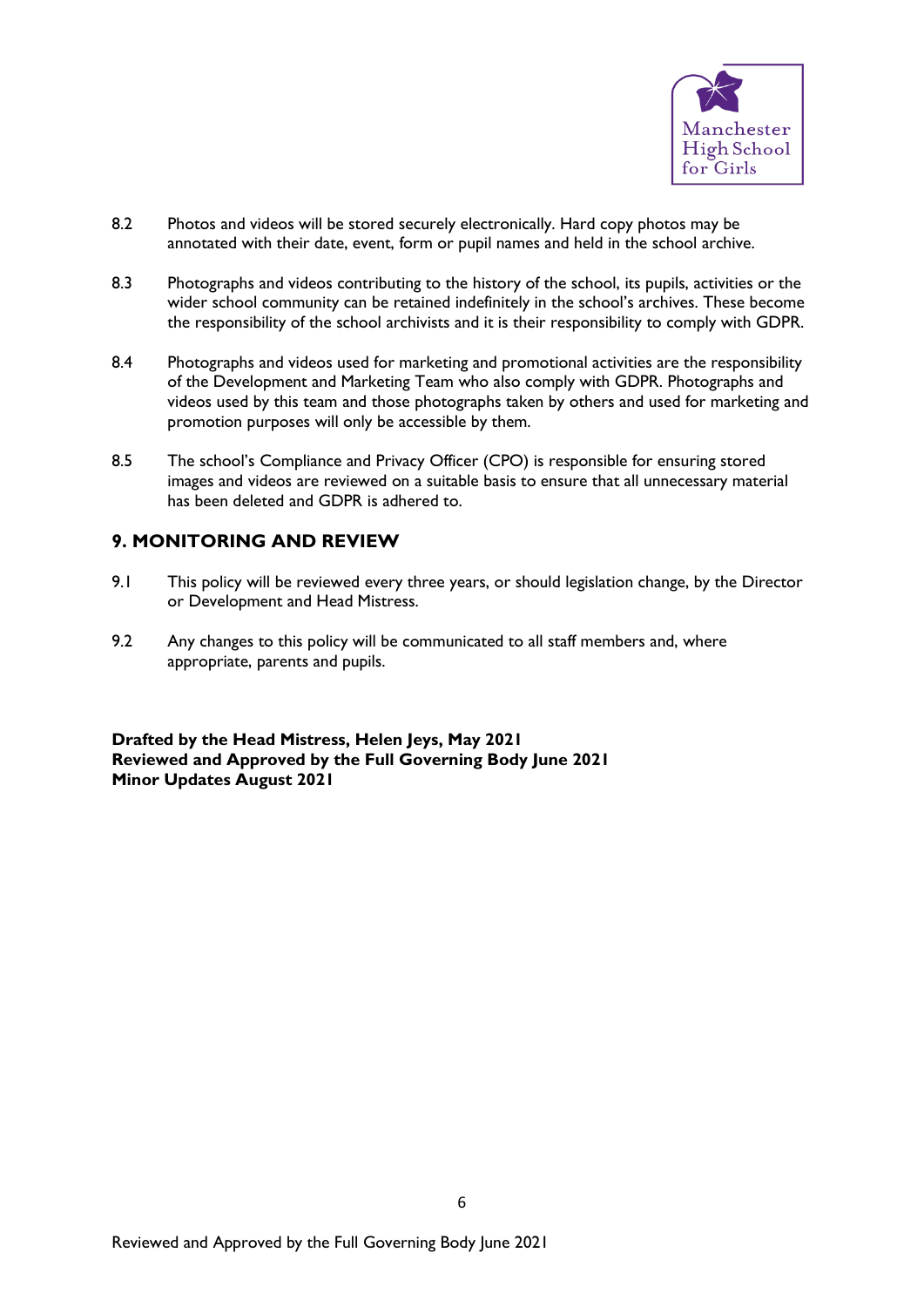

# **APPENDIX 1: PHOTOGRAPHY AND FILMING CONSENT FORM**

At Manchester High School for Girls, we believe taking photographs and films of our pupils is a valuable way of recording school life, as well as celebrating the achievements of both individuals and groups.

As noted in the school's Terms and Conditions and Data Protection Policy, photographs and video are necessary for the school's administrative, functional educational and pastoral purposes.

This consent form, therefore, relates to the taking, storage and use of photographs and/or videos of your child for *other* purposes related to MHSG, including marketing and promotional activities. We are committed to ensuring that:

- Any images used will be carefully and sensitively chosen and will not be used out of context
- From this point on, pupils will be identified by first name only when photographs and video are used. If, for example, a pupil has won an award and a newspaper would like to publish their full name alongside their image, the school will contact you and obtain an **additional consent** for this. Groups of pupils may be referred to collectively by year, house or team name
- If a third party, such as a design agency or photographer that the school has engaged, wishes to use an image/video of your child for their own promotional activities, again, **additional consent** will be obtained
- If we wish to use a photograph/video of your child in any situation not covered below, we will contact you to request **additional consent**
- For marketing activities that the School would consider 'high profile', such as billboard adverts or the front cover of the school's prospectus, pupils themselves will also be consulted as to the use of their image
- Once a pupil is 18 years old, the school will seek their consent for the taking, storage and use of photographs/video. This will override any consent previously given (or not) by a parent/guardian
- If a parent does not respond to this consent request, photographs and videos of their child will not be taken or published
- We are sensitive to the fact that some families may have reasons why protecting a child's identity is a matter of particular concern. If you have a special circumstance either now, or in the future, that you have not yet made the school aware of, please contact Mrs Goddard, Deputy Head (Pastoral): [agoddard@mhsg.manchester.sch.uk](mailto:agoddard@mhsg.manchester.sch.uk)
- Photographs and videos that contribute to the history of the school, its pupils, activities or the wider school community are retained in the school's archives. Storage of photographs and videos in the school's archives comply with GDPR requirements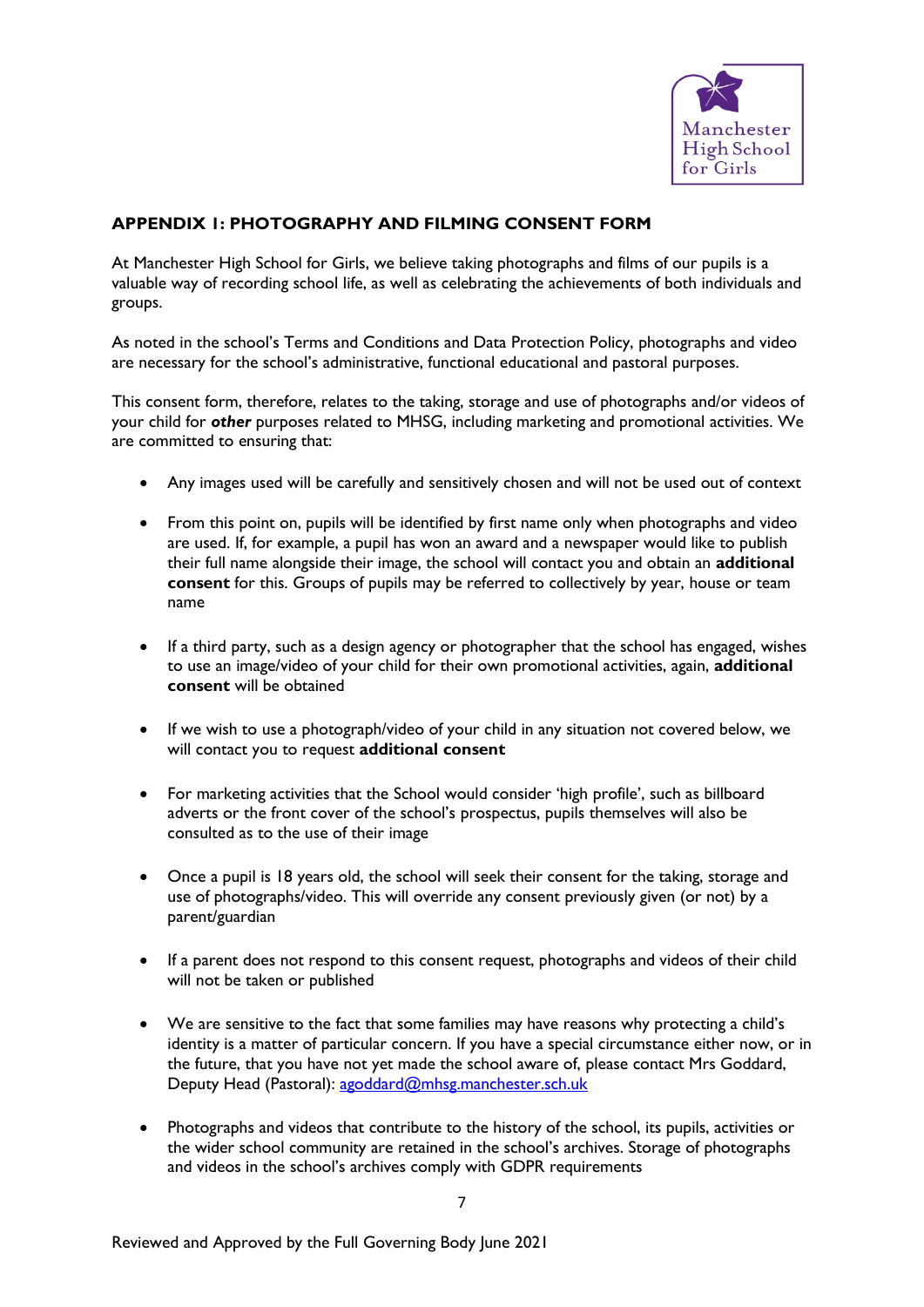

#### **PROVIDING YOUR CONSENT**

| Name of pupil:                |  |
|-------------------------------|--|
| Form:                         |  |
| Name of parent/guardian:      |  |
| Signature of parent/guardian: |  |

Please read the following carefully and provide your consent by selecting either 'Yes' or 'No' as appropriate.

The level of consent you do or do not provide is valid for the period of time that your child attends Manchester High School for Girls.

MHSG will **only** publish photographs and videos of your child for the conditions that you have provided consent for.

**Only** the first names of children will be used to accompany any photographs or videos, unless **additional consent** to feature the full name of the child has been sought.

If you have more than one child at MHSG, please complete a separate consent form for each child.

| I consent to:                                                          | Yes | No |
|------------------------------------------------------------------------|-----|----|
|                                                                        |     |    |
| My child being photographed by a member of MHSG staff                  |     |    |
| My child being filmed by a member of MHSG staff                        |     |    |
| Photographs of my child appearing on the school website                |     |    |
| Videos of my child appearing on the school website                     |     |    |
| Photographs of my child appearing on the school's social media         |     |    |
| channels (Facebook, Twitter, Instagram, LinkedIn)                      |     |    |
| Videos of my child appearing on the school's social media channels     |     |    |
| (Facebook, Twitter, Instagram, LinkedIn)                               |     |    |
| Photographs of my child appearing in the school's printed publications |     |    |
| such as the prospectus, school magazines and event programmes          |     |    |
| Photographs of my child appearing in the school's marketing campaigns  |     |    |
| including billboards, newspaper / magazine advertisements and online   |     |    |
| marketing                                                              |     |    |
| Videos of my child appearing in the school's marketing campaigns       |     |    |
| including billboards, newspaper / magazine advertisements and online   |     |    |
| marketing                                                              |     |    |
| Photographs of my child accompanying press releases about their        |     |    |
| achievements and activities at school                                  |     |    |
| Videos of my child accompanying press releases about their             |     |    |
| achievements and activities at school                                  |     |    |